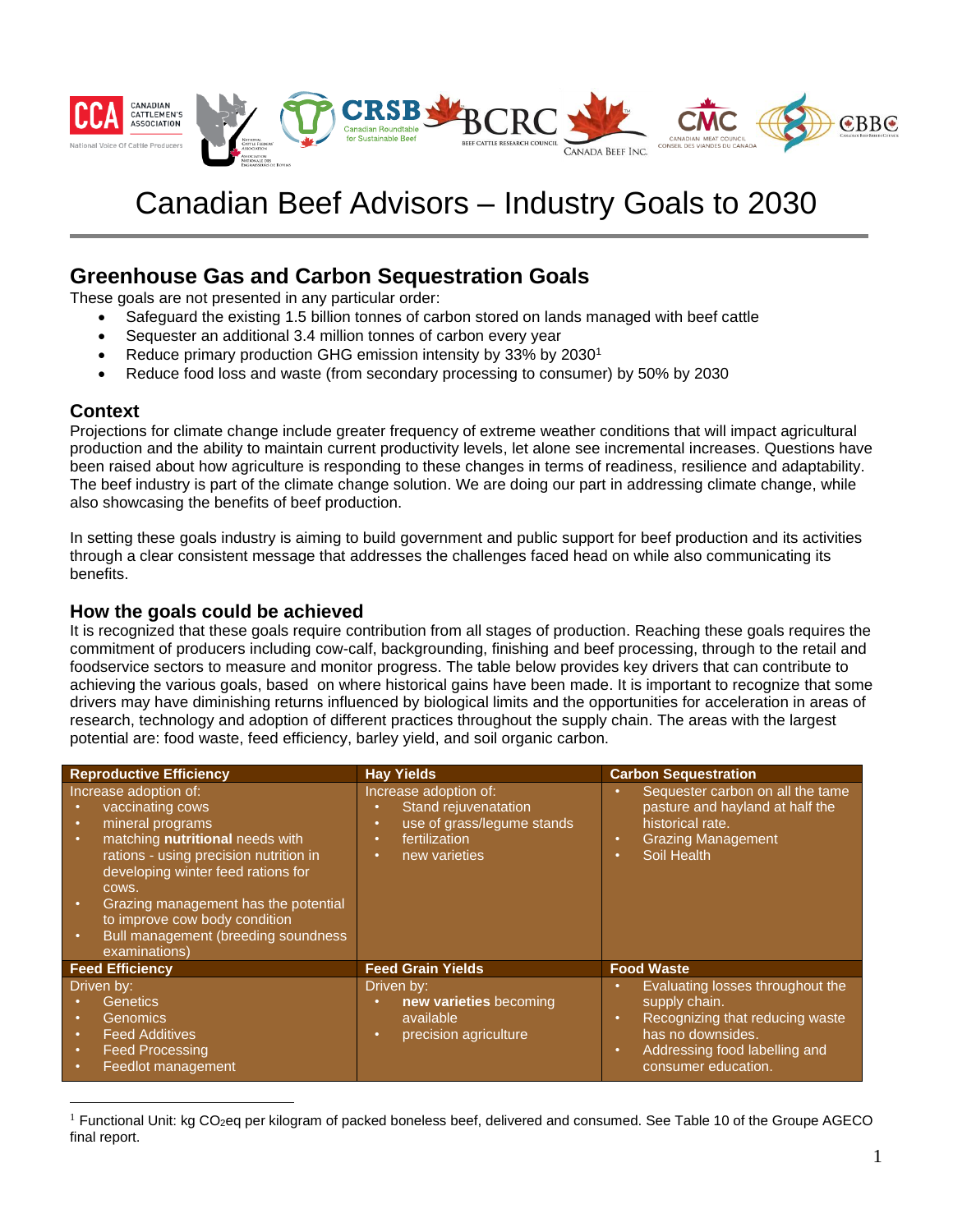Parameters used in the Major Breakthrough Scenario achieved a 33% reducing in primary production GHG emission intensity.

| <b>Parameter</b>                  | Baseline (2013) | 2030p using Historical<br><b>Trends</b> | 2030p with a Major<br><b>Breakthrough</b> |
|-----------------------------------|-----------------|-----------------------------------------|-------------------------------------------|
| Reproductive Efficiency*          | 90%             | 87%                                     | 92%                                       |
| Hay yield (tonnes/acre)           | 1.82            | 1.90                                    | 2.00                                      |
| <b>Barley yield (tonnes/acre)</b> | 1.60            | 2.52                                    | 2.65                                      |
| Corn yield (tonnes/acre)          | 3.90            | 5.50                                    | 5.78                                      |
| Feed efficiency**                 |                 |                                         |                                           |
| East                              | 6.25            | 5.72                                    | 5.00                                      |
| West                              | 7.14            | 6.71                                    | 6.00                                      |
| Steer Carcass weight (lbs)        | 875             | 925                                     | $950 +$                                   |

*\*July 1 st calves under one year old as a percent of beef and dairy cows*

*\*\*Unit of dry matter intake per unit of live weight gain in feedlot cattle, (e.g. 6.25:1)*

*ᵻ The long term average increase in carcass weights of 6.6 lbs per year would suggest 975 lbs could be reached by 2030. But the most recent five year average (2013-18) has been slower at 4.2 lbs per year putting it at 946 lbs by 2030. This lower rate was used*  as there are pressures on technologies currently available. Until trade barriers are addressed or an alternative developed a slower *annual growth rate is expected.*

# **FAQs**

#### Q: **Is there scientific literature that supports these goals?**

A: Alemu et al (2017) found improving management can reduce emission intensity by 31% on Canadian cow-calf operations. The functional unit of this study was per kilogram of beef live weight at the farm gate and is not comparable to the scenarios completed for primary production that were in per kilogram of beef delivered and consumed.

#### Q: **There is a lack of clear science on carbon sequestration, how was that addressed?**

A: The scientific literature around carbon sequestration rates in northern temperate grasslands that are grazed have been linked with increases, decreases and no change in soil carbon. The lack of conscensus reflect the small number of studies which fail to capture the full range of conditions found across grasslands and differences in methodologies. Establishing links between grazing and soil carbon sequestration is difficult due to the complexity of factors involved and may need better data on historical grazing management.

A meta-study covering 70 years reported Canadian grasslands to be a net carbon sink in the top 15cm at a rate of 190 kg/ha/yr (Wang et al. 2014). Naturalization of 2.3 million hectares of previously cultivated grasslands after 1930 contributed to this; but has likely abated as the pool has saturated. It is estimated that it takes 70 years to restore carbon back to native levels. Net Soil Organic Carbon (SOC) change and SOC change rates have dropped to zero in recent years, suggesting the finite potential of soil carbon sequestration in Canadian grasslands (Wang et al 2014, Lal 2004).

Research has found that non-degraded grassland soils have not reached equilibrium and continue to sequester carbon in Europe (Soussana and Lemaire, 2014). Continued rates of carbon sequestration have been primarily attributed to grazing intensity; lower utilization with reduced livestock numbers (Chang et al 2016). Continential U.S. grasslands had an average sequestration rate of 180 kg/ha/yr in the early 2000's and are projected to remain a sink, but at a lower rate of 80 kg/ha/yr (down 55%) going out to 2050 (USGCRP, 2018). A study in Alberta of four farms showed SOC rates of 0-2.4 tonnes/ha/yr under AMP and continuous grazing at various stocking rates. The carbon sequestration rates varied on soil types with all AMP grazing occurring on tame pasture where the sequestration was the highest, while native pasture with continuous grazing was zero.

If the historic rate in Canada of 190 kg/ha/yr is reduced by 55%, matching the US projection, this would provide 85.5 kg/ha/yr of carbon sequested over 10.7 Mha of tame pasture and hayland (COA 2016) for 923,000 tonnes of carbon or 3.4 million tonnes of CO2eq. The rate was only applied to tame pasture and forage acres, as native pasture in good condition is expected to be at, or close to equilibrium.

#### Q: **How will carbon sequestration gains be encouraged to stay permanent?**

A: We are aware that grassland sequestration can be variable depending on land management and that it can be more easily reversible due to a change in land use or management. In order to encourage permanence of this carbon storage avoidance of land conversion is addressed in the land use and biodiversity goals.

#### Q: **Why was a Carbon Neutral goal not set?**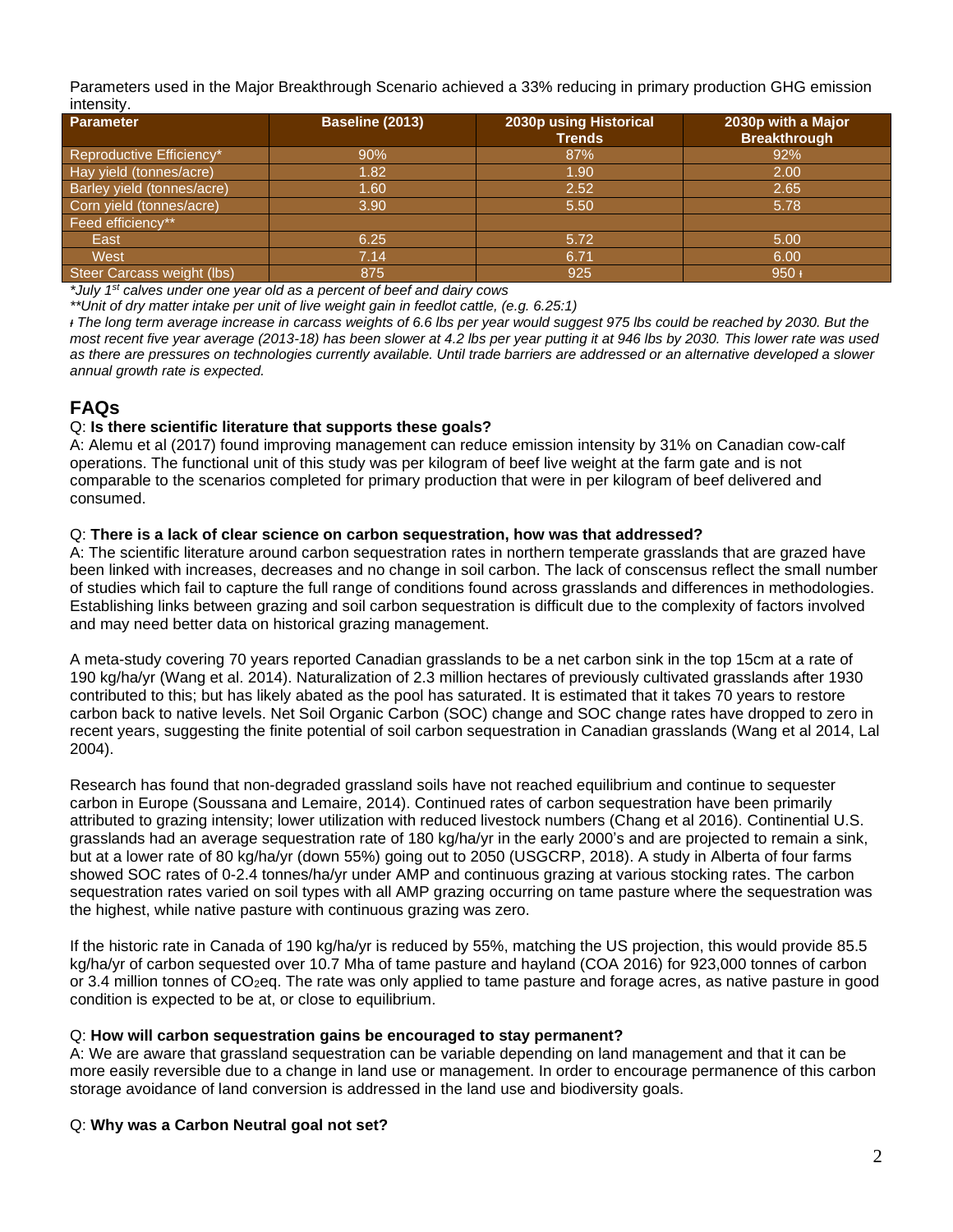A: Through scenario analysis with Groupe AGECO, a consulting company specializing in agricultural life cycle assessments, on the CRSB's National Beef Sustainability Assessment (2016), it was found that a carbon neutral goal was not realistic even while using the most ambitious assumptions. Given the industry concern that any goal set must be achievable it was deemed inappropriate to pursue this goal at this time.

#### Q: **Why was a Climate Neutral goal not set?**

A: The goals set were considered robust and addressed every aspect of the supply chain; making a climate neutral goal redundant. In addition, the United Nations defines Climate Neutral as having three steps. First, measure the emissions from the sector; second, reduce what you can, and third, offset the rest. The cost of offsetting emissions from the beef sector would act like a tax on beef; either discouraging production if paid by producers or discouraging consumption if paid by consumers.

#### Q: **Why was the traditional GWP100 used and not GWP\*?**

A: The GWP\*(global warming potential) accounts for the fact that methane is a short-lived gas, remaining in the atmosphere for 10-12 years. This means that as long as cattle inventories are stable or increasing at the same rate as emission intensity is decreasing, the amount of methane in the atmosphere is constant and not contributing to climate change. While this is a lesser known metric, the International Panel on Climate Change (IPCC) 2014 report indicates that emission metrics depend on value judgements and contain wide uncertainties. There are a wide range of metrics proposed in the literature with various advantages and disadvantages for each. The choice of metric can make a large difference with significant impact for specific sectors, regions and time periods.

Through scenario analysis with Groupe AGECO, the interpretation of GWP\* was questioned, along with its acceptance in the political community. In order to accomplish the overarching outcome of setting a goal that communicated to the public (consumers and government) that the beef industry is a serious partner in Canada's overall environmental sustainability goals – choosing a lesser known metric was considered a distraction.

If GWP\* becomes an internationally accepted metric, industry can revisit the decision to use it.

#### Q: **Why was only a primary production reduction goal set and not from farm to fork?**

A: The goal for primary production was separated from that for secondary processing, retail and foodservice to provide clarity on role and responsibility. A food waste target was set to focus efforts at secondary processing, retail and foodservice.

#### Q: **Was the cost of implementing these goals calculated?**

A: It was recognized that there are costs to industry in changing practices to achieve these goals. However, it was also noted that there is no downside to efficiency improvements, which support climate goals and industry productivity. Producers have historically adopted and invested in practices that are economical and provide value. Ongoing production efficiencies tend to be quickly adopted when they make economic sense to individual operations.

Historically incremental improvements have been made with a focus on production efficiencies and economic viability. When the entire system is considered, there are efficiencies and gains to be made that would benefit producers and the entire supply chain. In addition, investments maybe needed that lead to quality and improved economic outcomes.

## Q: **Isn't land use change driven by annual crop (cereals, oilseeds, pulses, etc.) prices and urban sprawl?**

A: Regionally pressures for land conversion differ with eastern Canada experiencing greater pressure from urban sprawl. The ability to safeguard the existing 1.5 billion tonnes of carbon stored on lands managed with cattle is threatened by competing uses and the economic returns to annual crops versus beef production. If annual crop prices increase, it will be difficult to prevent further land conversion. This is the reason why emphasis is on encouraging a sustainable economy that values ecosystem services from grasslands (such as carbon sequestration) and provides a financial incentive for producers to maintain grasslands. This has the potential to account for some of the social benefits not currently being considered when evaluating the economic returns of annual crops versus beef production.

## Q: **Why is food waste included - shouldn't we only set goals that are within our influence?**

A: The membership of the Canadian Roundtable for Sustainable Beef (CRSB) includes processors, secondary processors, retailers and foodservice companies that are able to influence improvements in food waste from secondary processing through to the consumer. So while food waste is outside the influence and direct control of producers, food waste goals are being communicated and addressed through the CRSB.